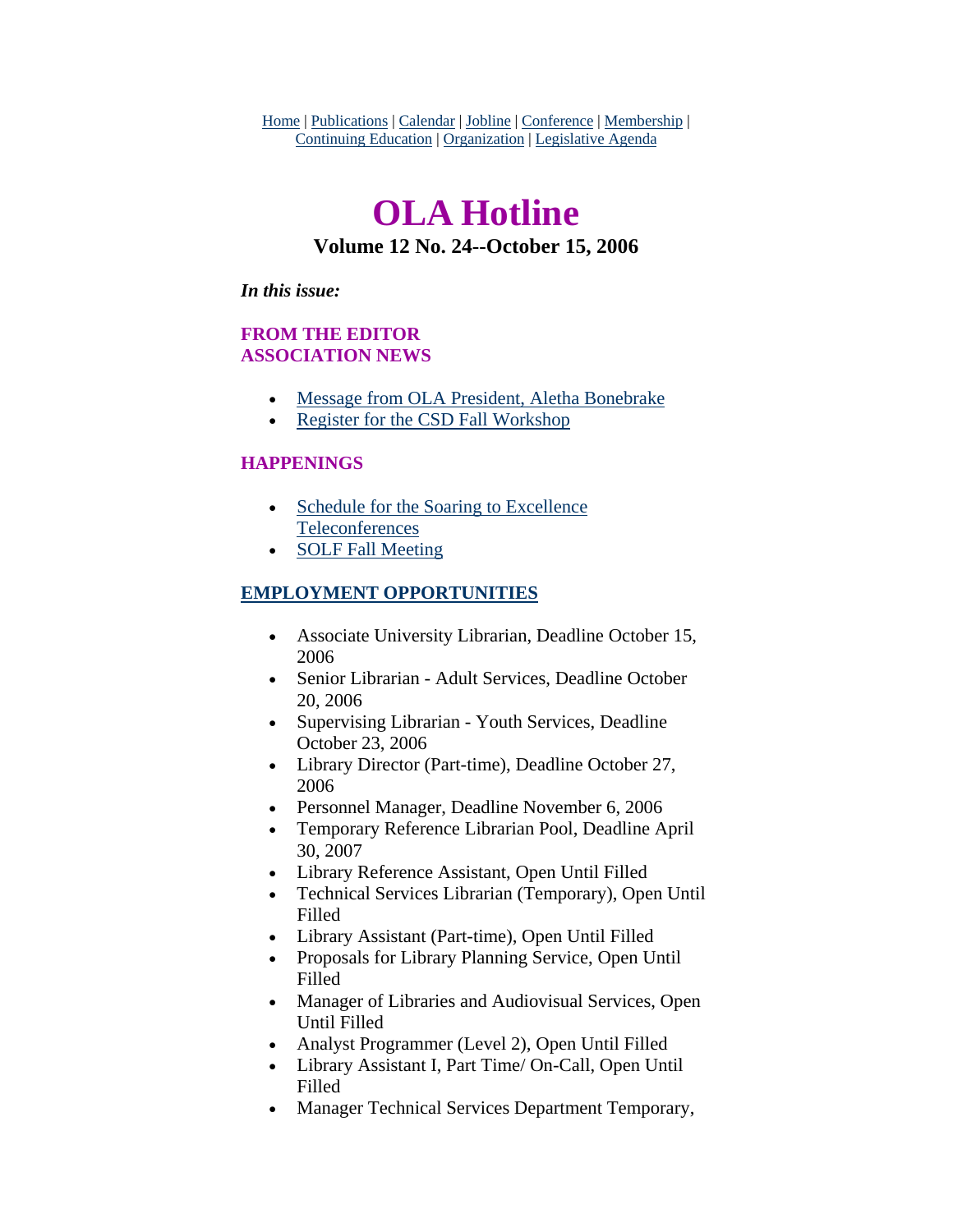Open Until Filled

## <span id="page-1-0"></span>**CALENDAR**

# **From the Editor**

The time to try a new delivery mechanism for the text version of the OLA Hotline has arrived! This issue has been sent to you via OLA's MemberClicks list software. Hopefully it will go smoothly, but your patience is appreciated as we work out any kinks! Many thanks to Camila Gabaldon, Membership Chair, who helped bring this to fruition!

If you do not want to receive the Hotline or would like it to go to a different email address, change the Elist settings in your MemberClicks Profile. Previously you received an email with your logon information. Visit the [OLA MemberClicks logon](http://www.olaweb.org/#login)  [page](http://www.olaweb.org/#login) for password tips and further contact information.

Once you are logged on, choose the Directory option and scroll down to My Profile. The Profile Information form will display. The Elist options are near the bottom of the screen. If you don't want to receive the Hotline, choose "none" for the Elists Offered option. If you want to have Hotline sent to a different email, enter that address in the Email address for Elists box.

Please [send me an email](mailto:sotak@up.edu) if you experience any difficulties.

# **Association News**

#### **Message from OLA President, Aletha Bonebrake**

Greetings from beautiful Eastern Oregon to all of the nearly 1,000 members of OLA, in whatever other beautiful part of our State you labor in. Over the past 20 years, I've been to many corners of Oregon where libraries grace their communities, and I hope in this fortunate year of mine as President, to revisit many and to seek out those I have never seen. My theme for the year is "Finding Community" and I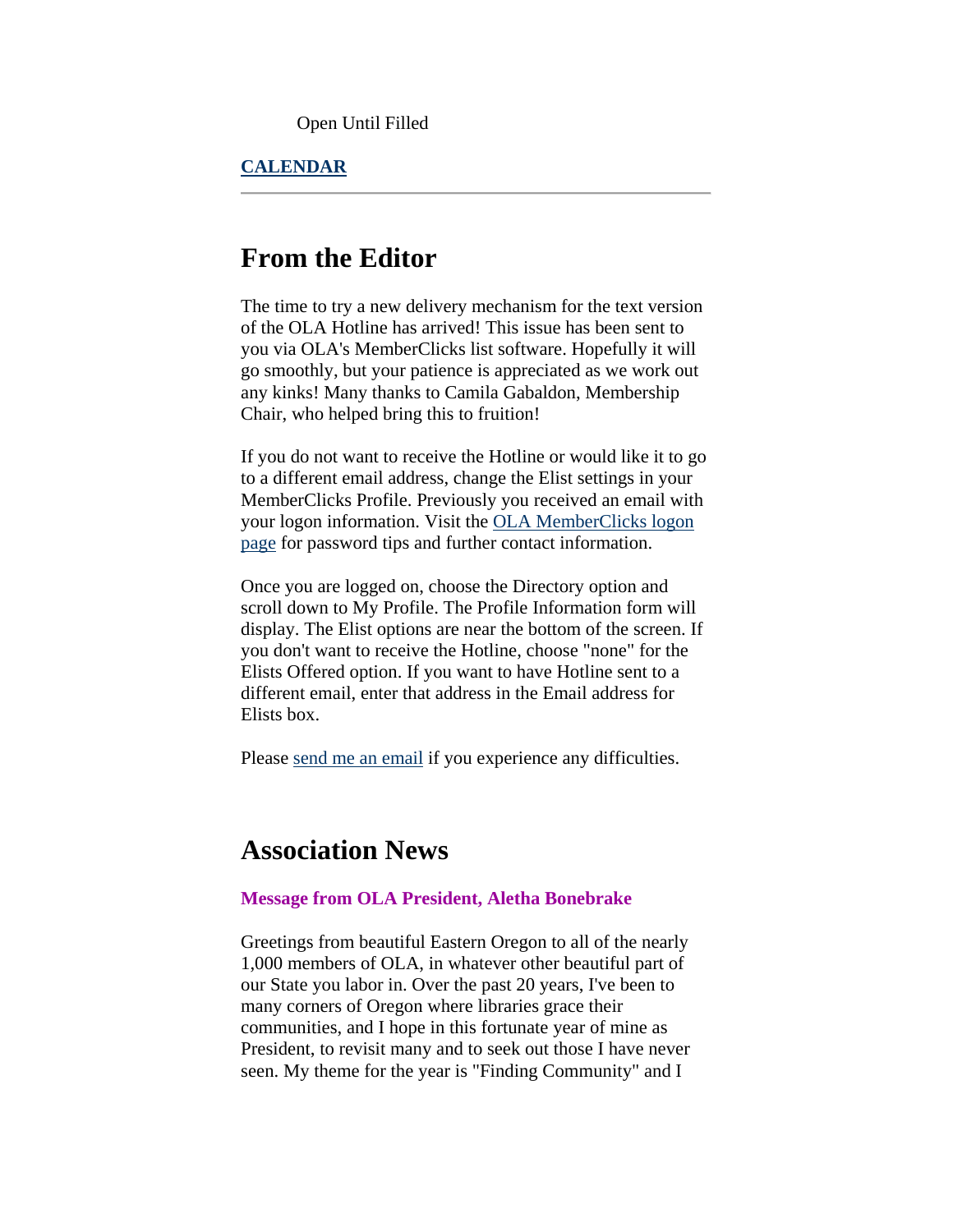think for all of us it begins with knowing one another.

We certainly have many opportunities in OLA. There are hundreds of members serving on boards and committees, organizing workshops and conferences, and sponsoring events. Every interaction is a cross- pollination of knowledge and experience, and often innovation, that inspires growth. All members thrive on the opportunity to network with peers at the Annual Conference, where discovery and development are watchwords. Look for announcements of committee membership vacancies that may occur, and consider whether you would like to step into the heartbeat of this community.

And the heart is beating. What an incredibly busy time of year this is for OLA, gearing up for the Legislative session beginning in January; addressing issues on the ballot that impact libraries both financially and philosophically; participating in the beginning of the planning for "Oregon 150" as our search begins for the quintessentially Oregon book that will inspire a statewide "Oregon Reads" experience in 2009; intense conference planning by our hard-working Conference Committee and the developing of programs by all divisions, committees and round tables to meet conference submission deadlines and to ensure a rich diversity of events in Corvallis next April; and completing OLA's migration to MemberClicks, for membership renewal right on our website (have you had your experience yet?) and offering great potential for enhancing internal communications for all committees, divisions, round tables and ad hoc groups that any unit wishes to form.

It's been a very busy fall for our individual libraries too. There are several library measures on the November ballot, including the two new districts proposed in Wasco and Malheur counties, all of which 'passed' in the tragically under-voted primary of recent memory and which must now have every step repeated in a much more stressful election environment. I know, because we're one of them, facing competition from a huge school bond measure and the need to explain with fresh language why the voters need to say "yes" one more time. Several other libraries, both urban and rural, are in the process of developing districting proposals with an eye to 2008 elections. These are positive efforts at finding community with neighboring libraries, but they are also resulting in partnerships to mount demonstration projects that create new community for libraries with other local and state agencies,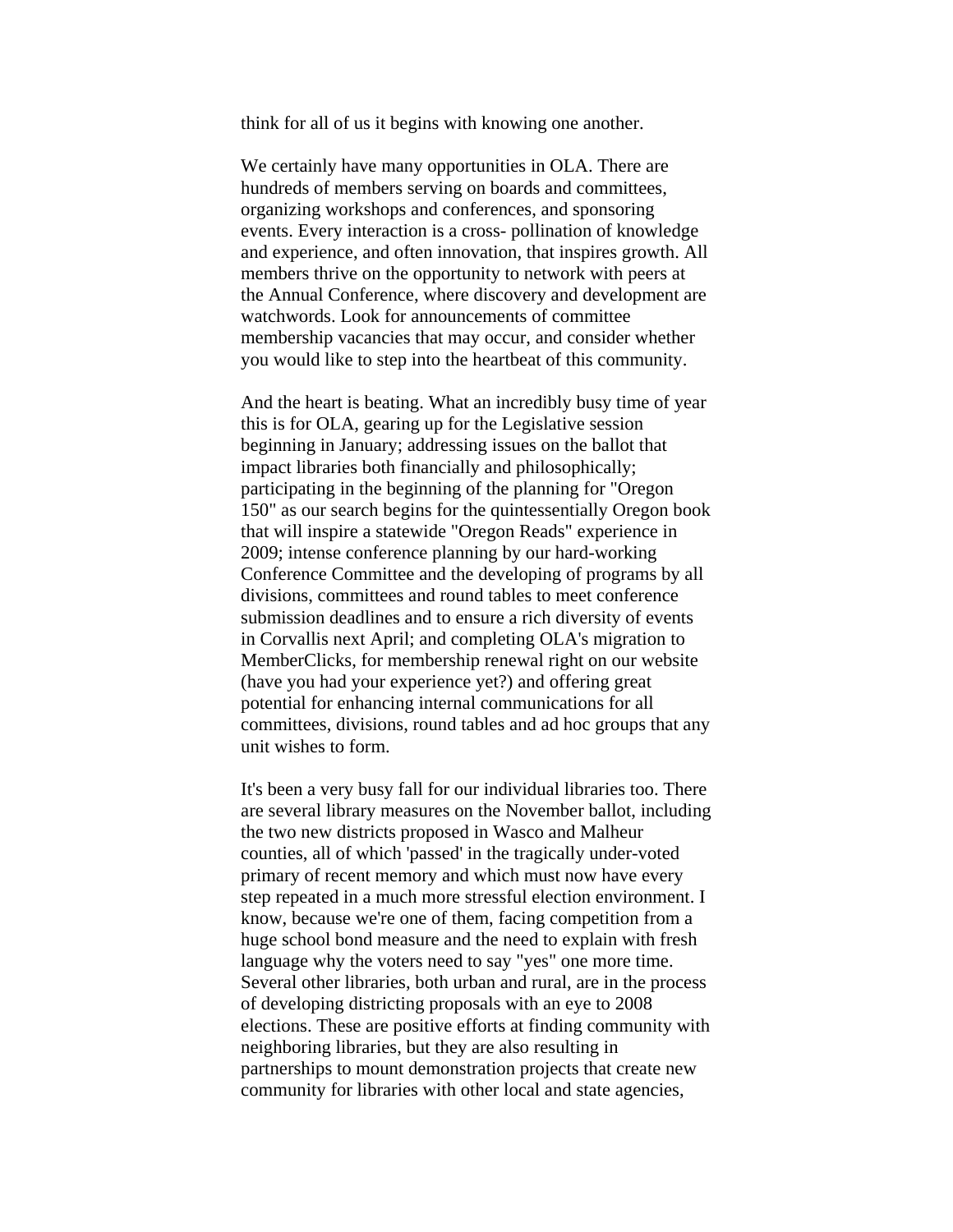<span id="page-3-0"></span>non-profits or the business or retirement communities. An excellent example of this is the coordination efforts sparked in several communities by the LSTA grant to Multnomah County for Early Childhood Literacy statewide traveling workshops, making the library the primary engine for providing content and programs for what we now know to be a critical preliterate learning path from infancy to age 5.

Libraries are also participating in the evaluation process of the State Library's 5-year LSTA plan, as the time has come to begin developing a new 5-year plan that reflects new goals. Himmel & Wilson, consultants hired to conduct the evaluation, have been holding focus groups around the State to get our opinions on what's working, what do we keep, what do we consider accomplished and let go, what do we, as community, want to see as the direction for competitive and collaborative uses of LSTA funds. The report will be a revealing glimpse of how we see ourselves as community.

On a last and more personal level, a large number of Oregon libraries participated in a well-coordinated Banned Books Week and engaged their communities on a significant philosophical level. This is refreshing for a public agency and one more reason why libraries are loved like Mom and Apple Pie, in spite of their dangerous dealings in diversity (or because of it). We are, at bottom, an avatar of the secret lives of all people.

In future Hotlines, I'll be visiting some of the ideas that emerged from the summer planning retreat at Silver Falls as well as the goals and activities from the Vision 2010 Redux work session that will be guiding our year of finding community. For this issue, I wanted to present a panoramic snapshot of us, the members of OLA, in real time.

---- Aletha Bonebrake

### **Register for the CSD Fall Workshop**

Register now for the Children's Services Division Fall Workshop to be held 9:30am - 3pm on November 4, 2006 at Tigard Public Library. Cost: \$15.00 (lunch provided)

Agenda highlights: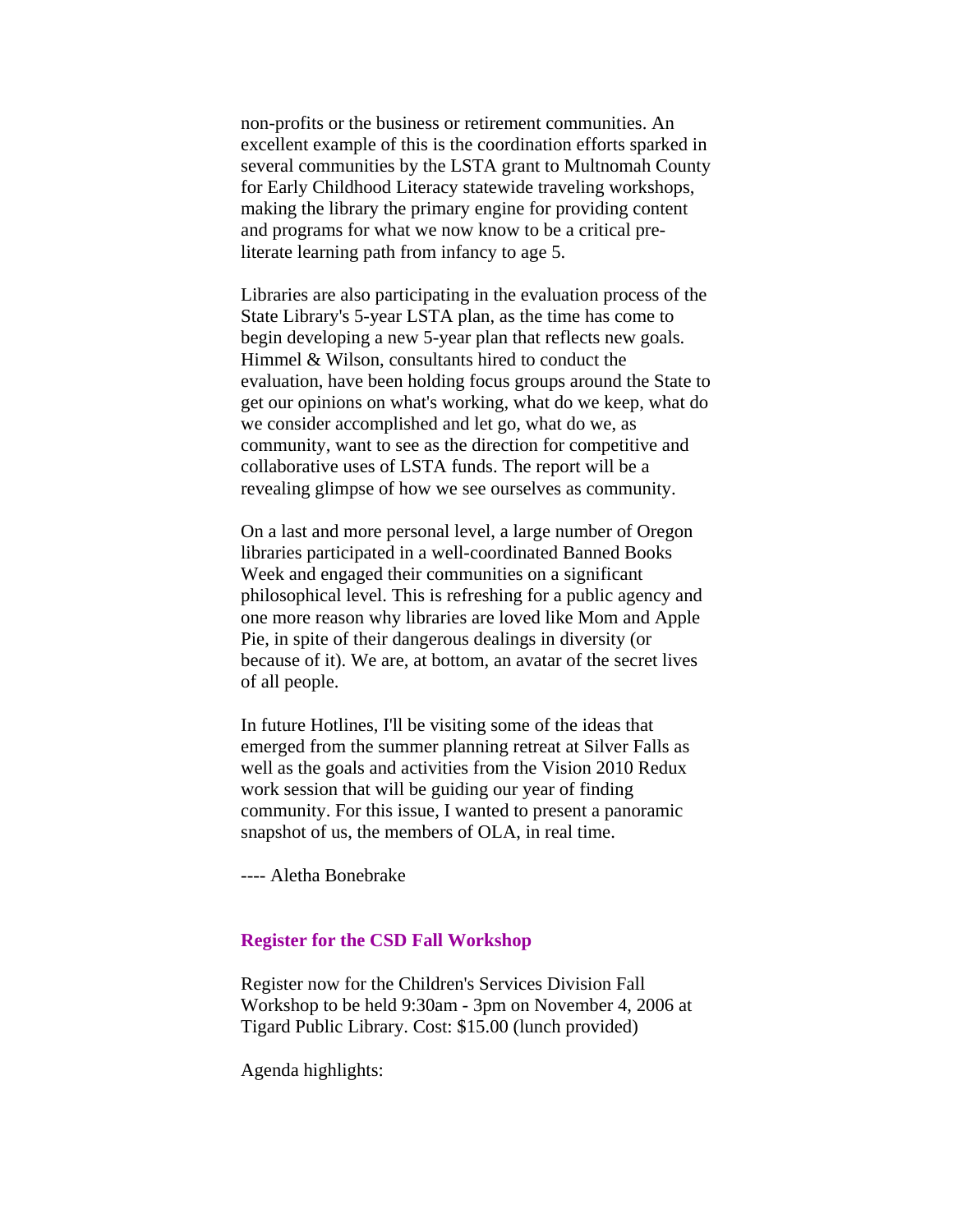- <span id="page-4-0"></span>• "How School-Children Learn to Read," presented by Kathy Moran, Oregon Reading Association
- Book-talking to Boys" librarians will book-talk their favorites
- Learn to "Book-talk the Blurbs"
- Ready to Read update & Statewide Youth Services Vision presented by Mary Kay Dahlgreen, Library Development Program Manager, Oregon State Library
- Annual Fundraising Auction for CSD Scholarships (Don't forget to bring items to auction off and lots of money!!)
- 2007 Summer Reading Preview
- Oregon Reads Book Selection
- 2007 Summer Reading Manual Distribution

For more information, go to the [CSD website](http://www.olaweb.org/csd/) or email [Karen](mailto:kfischer@cityofsalem.net)  [Fischer](mailto:kfischer@cityofsalem.net).

# **Happenings**

## **Schedule for the Soaring to Excellence Teleconferences**

Staff from Oregon libraries may participate in the following teleconferences at no charge. These teleconferences are made available through the Bibliographic Center for Research (BCR) and the College of DuPage. BCR membership for all Oregon libraries is paid for through the Oregon State Library with LSTA funds.

Libraries may downlink the satellite coordinates to the five College of DuPage teleconference programs for on-site viewing, or staff may view the teleconferences via webcast from any location with adequate Internet access. The webcasts, also available at no charge to libraries, will be archived and available for 60 days following the live broadcast. Libraries may order tapes or DVDs of the broadcasts for their collections for \$30 each.

Register online for the satellite downlink and/or webcast by completing BCR's [online registration form.](http://www.bcr.org/training/teleconferences/register.html) The downlink [site](http://www.bcr.org/training/teleconferences/terms.html)[license terms](http://www.bcr.org/training/teleconferences/terms.html) also are on BCR's Web site. Questions? Contact BCR's [Brandie Baumann.](mailto:bbaumann@bcr.org)